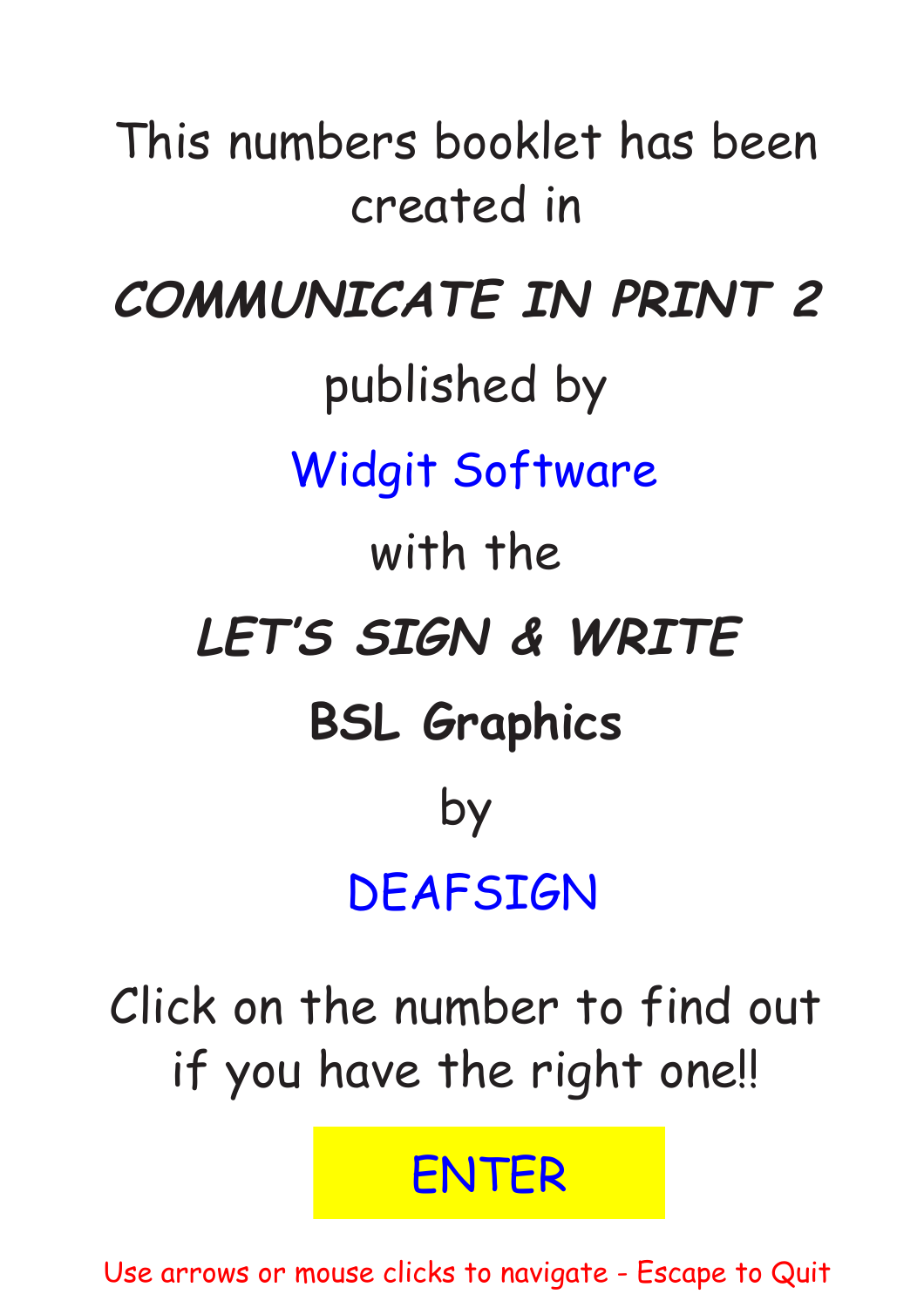







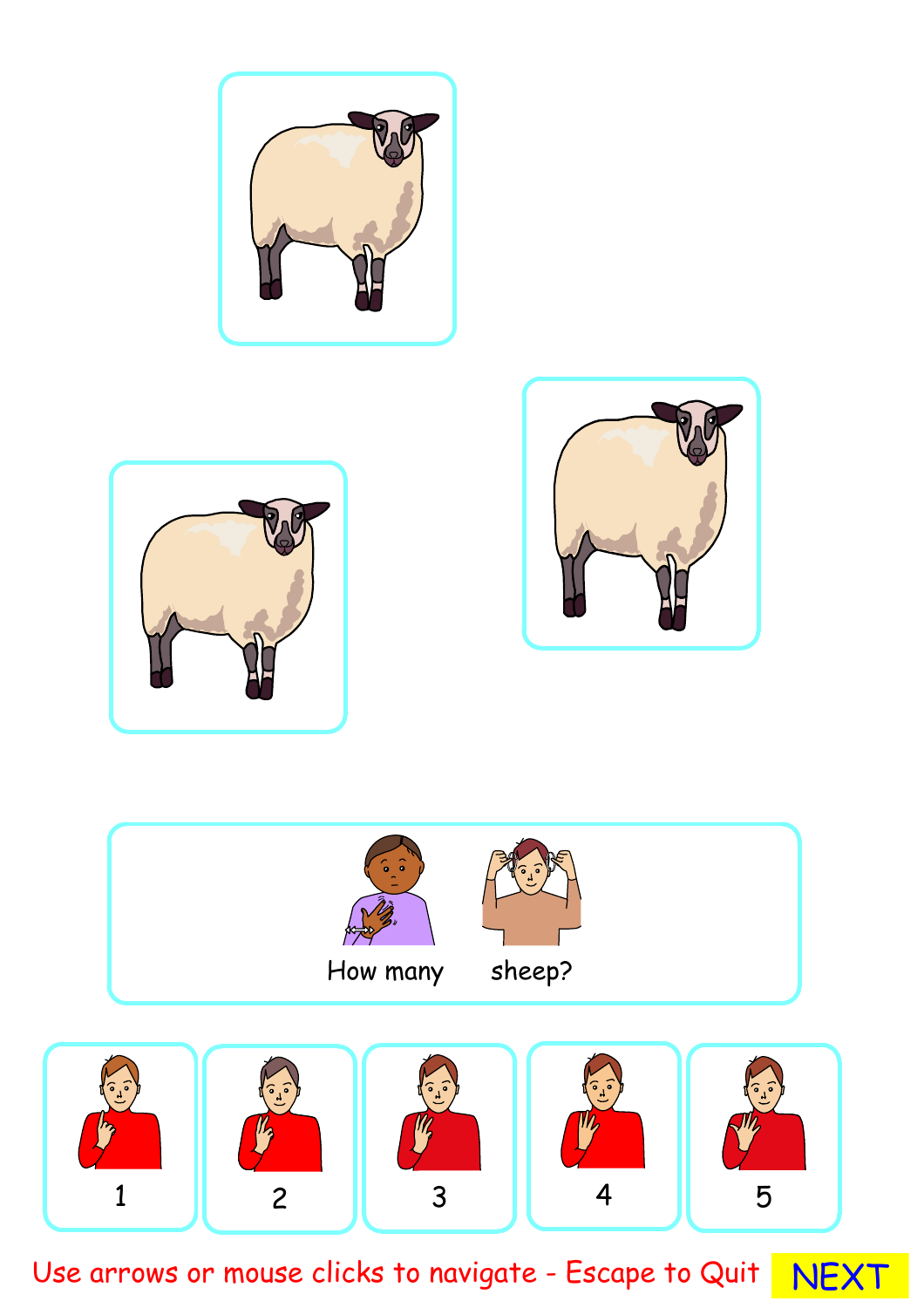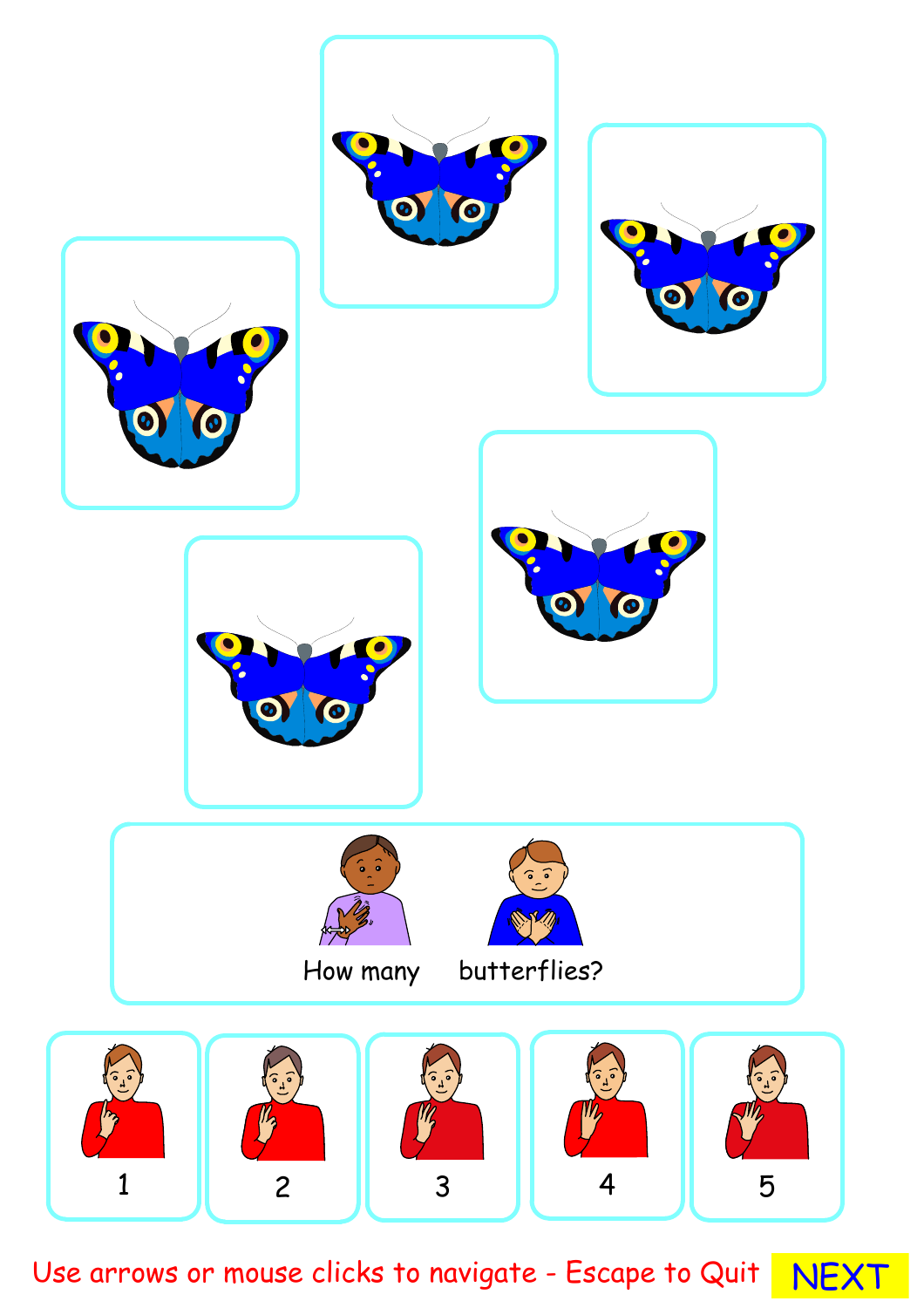

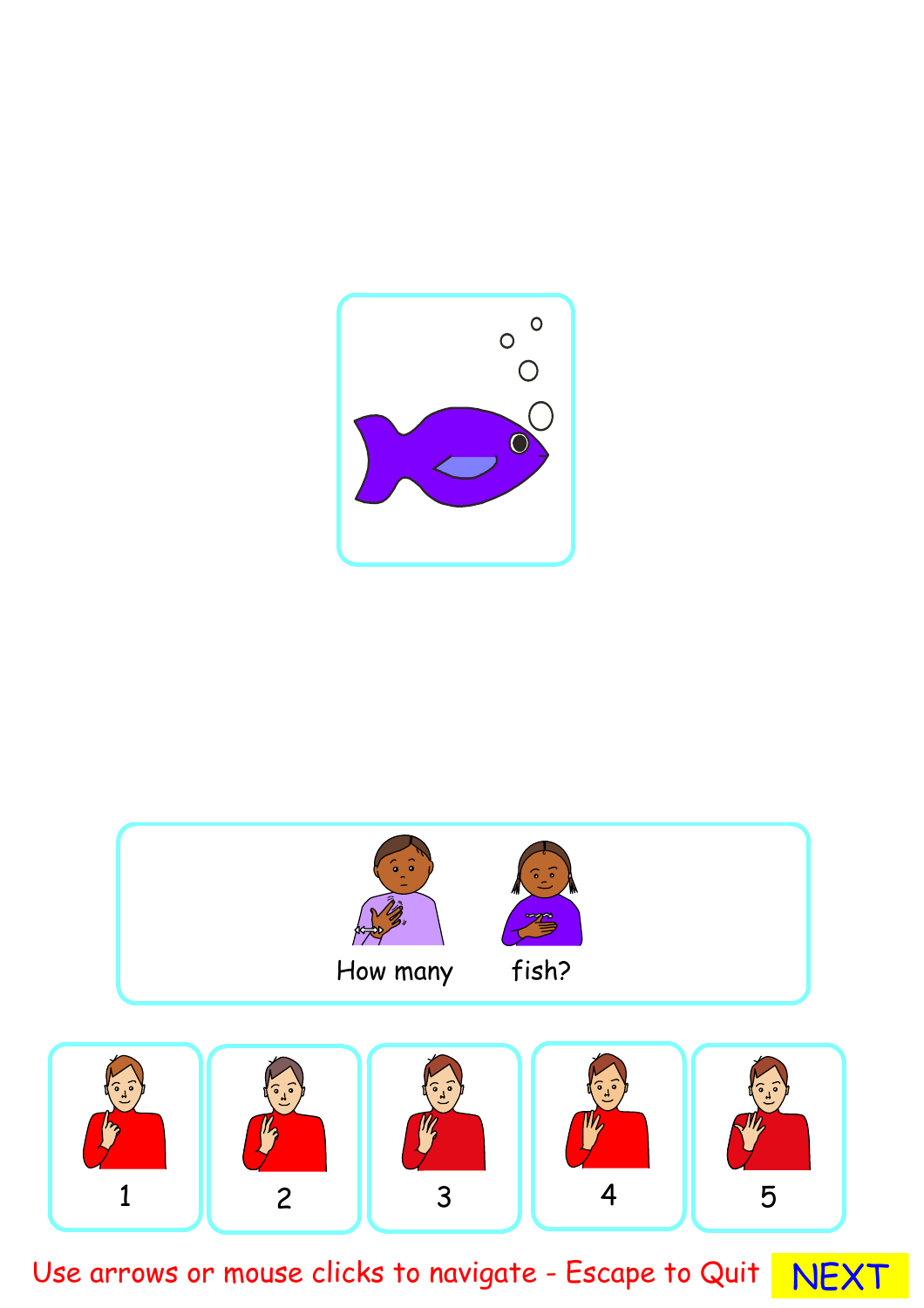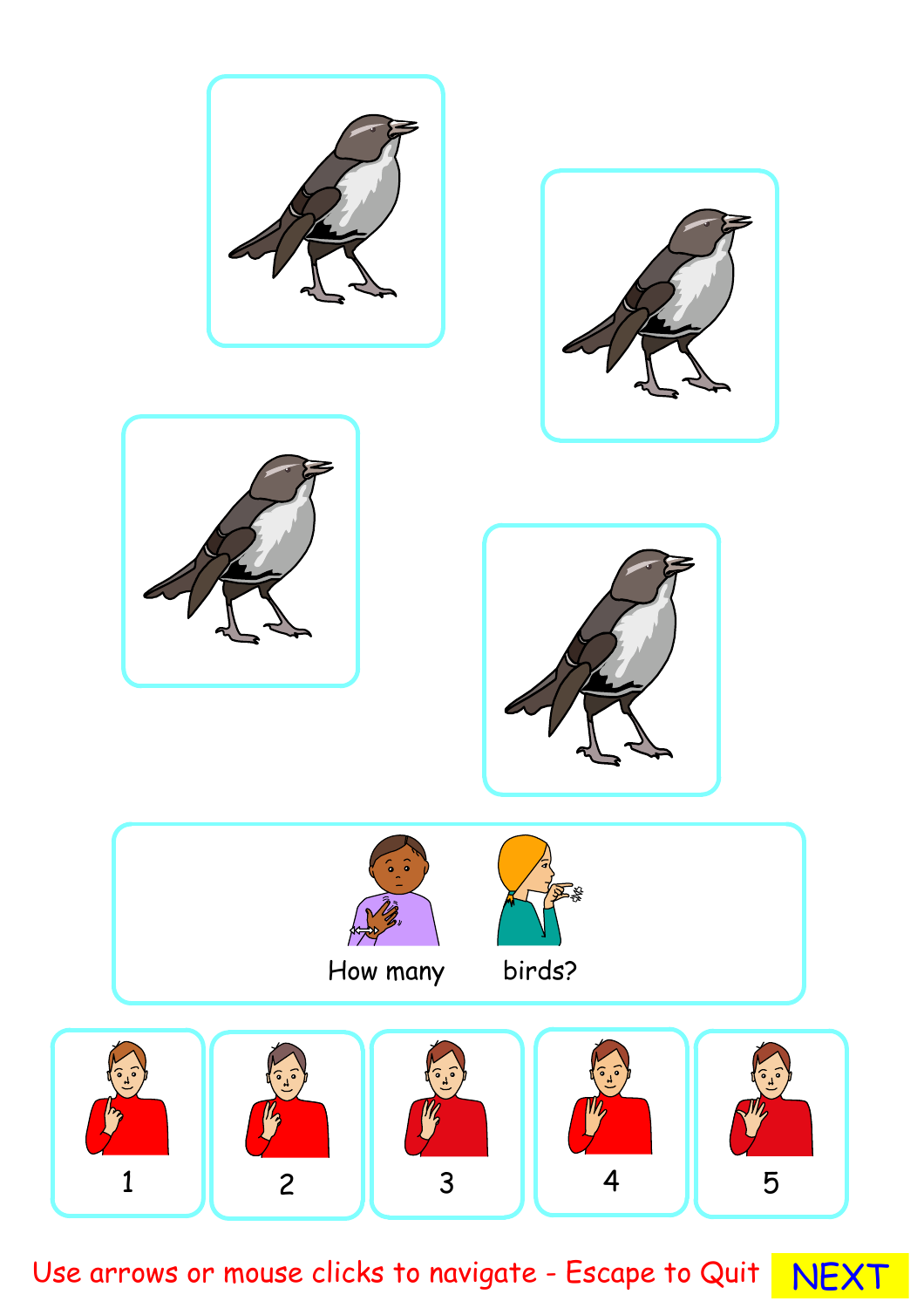![](_page_5_Picture_0.jpeg)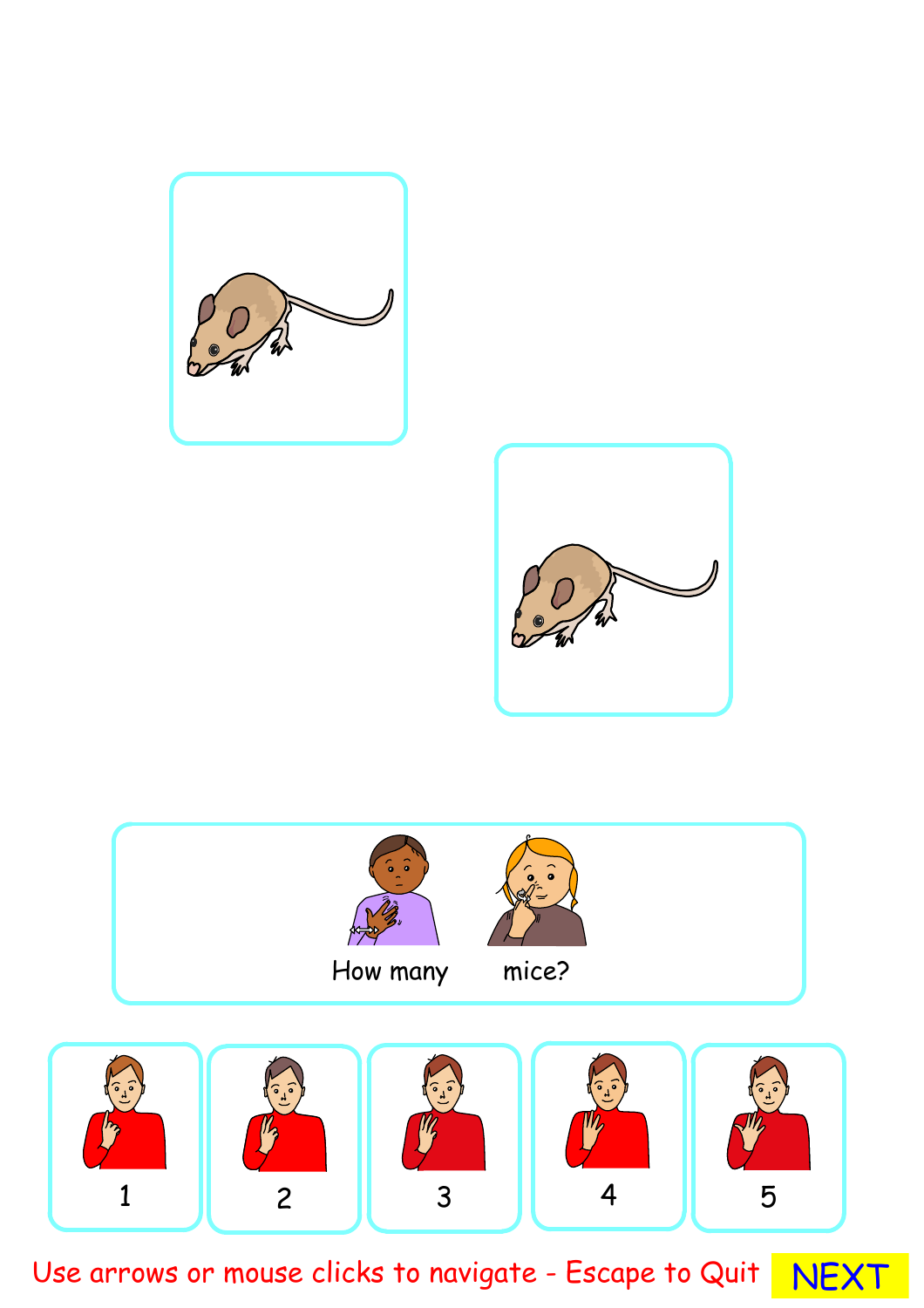<span id="page-6-0"></span>![](_page_6_Picture_0.jpeg)

## fantastic

Use arrows or mouse clicks to navigate - Escape to Quit<br>BACK TO BEGINNING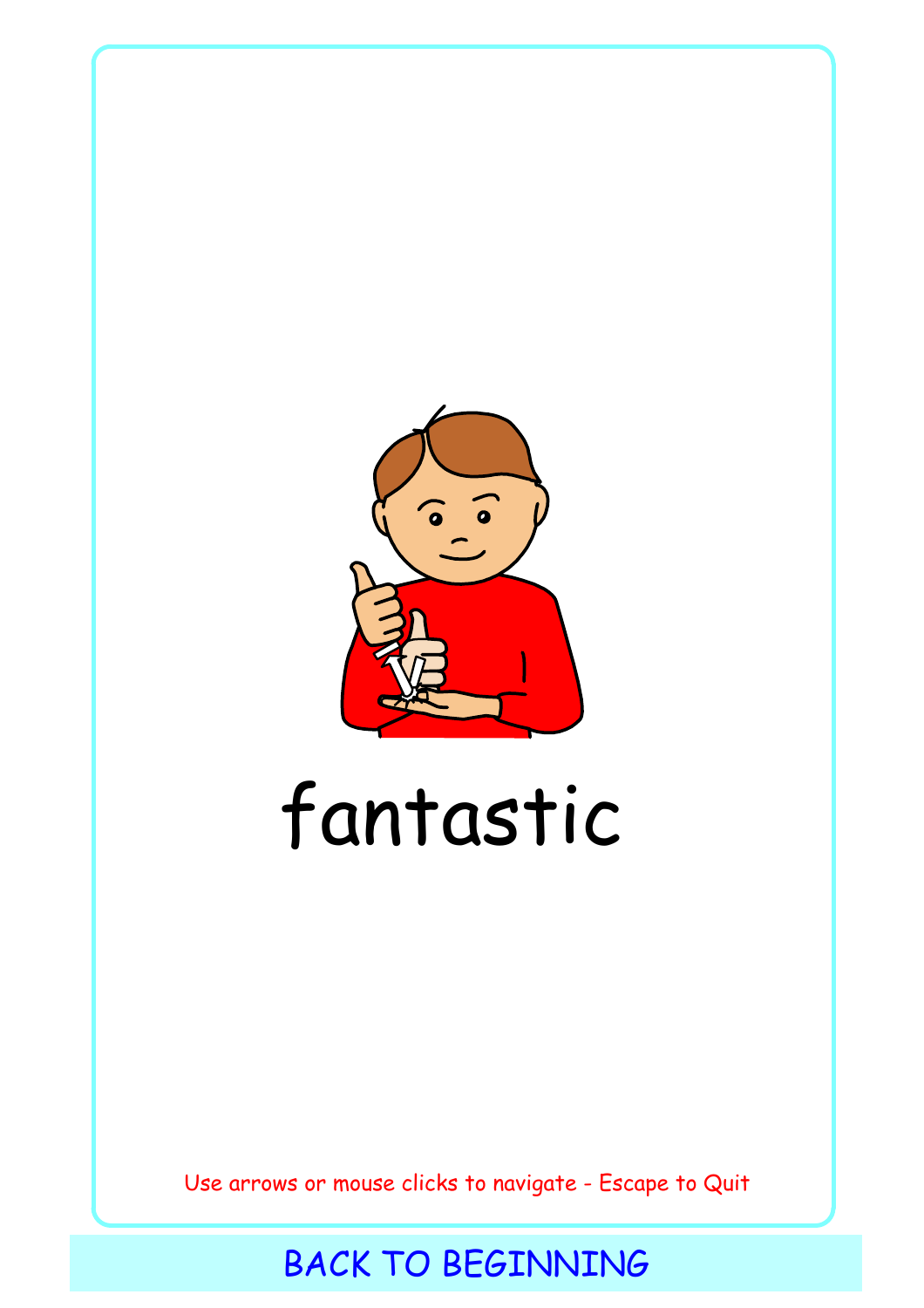<span id="page-7-0"></span>![](_page_7_Picture_0.jpeg)

# well done

Use arrows or mouse clicks to navigate - Escape to Quit<br>BACK TO BEGINNING